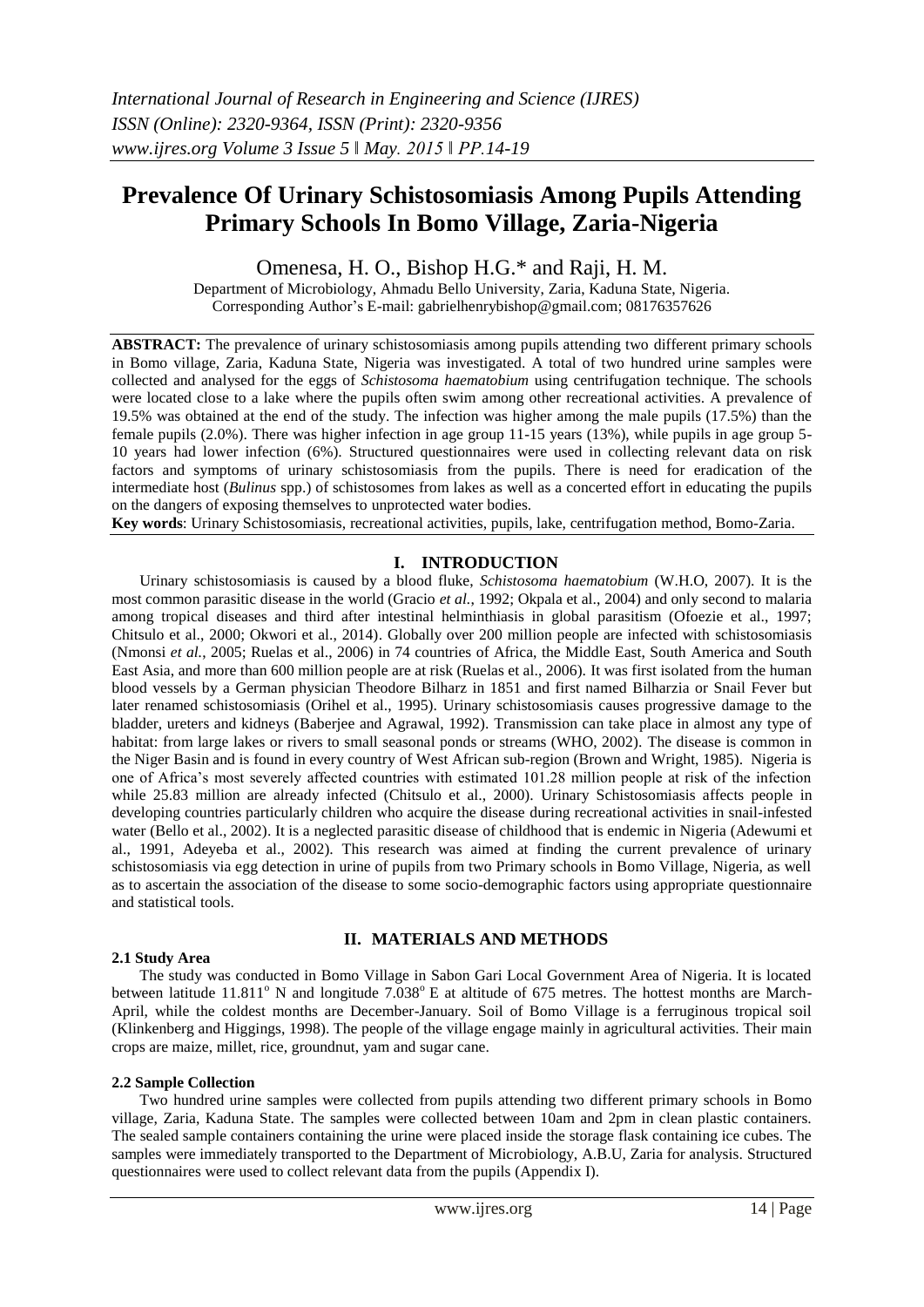#### **2.2 Analysis of urine samples**

The method used for the analysis was centrifugation method as outlined by Cheesebrough, (2006). Ten millilitres (10ml) of urine was dispensed in a test tube and centrifuged at 3000rpm for 5 minutes to concentrate the eggs of the schistosome. After centrifugation, the upper layer (the supernatant) was discarded, the sediment was tapped and a drop was placed on a clean glass slide. A cover slip was used to cover the drop. Wet mounts were examined microscopically using x10 and x40 objectives of the light microscope for the characteristic eggs as described by Cheesebrough (2006). The positive samples were those in which the *Schistosoma haematobium* eggs were seen with its characteristic terminal spine, while the negative samples revealed none of the eggs. Pus crystals and red blood cells in the positive samples were also noted.

#### **III. RESULTS**

A total prevalence of 19.5% of urinary schistosomiasis was found among pupils attending two different primary schools in Bomo village, Zaria, Kaduna state, Nigeria. The higher prevalence was among students attending a primary school at Kurmin Bomo (14%), while the lower prevalence of 5.5% was among students attending a primary school at Bomo (Table 1).

In relation to gender of pupils attending the primary schools at Bomo Village, male pupils were shown to have a higher prevalence (17.5%). But female pupils had a lower prevalence of 2.0% (Table 2).

Age groups of pupils were analyzed as a factor. Age group 11-15 years had a prevalence of 13% while 5-10 years group had a prevalence of 6.5% (Table 3).

Urinary schistosomiasis in relation to recreation in/at near lake by pupils attending primary schools was analysed. The highest prevalence of urinary schistosomiasis was among pupils that indulge in swimming (34.7%), followed by those that bath with raw water from lake (24.3%) and the least prevalence was among pupils that washed clothes near the lake (22.5% (Table 4).

The symptoms associated with the infection in the pupils included haematuria (experienced by 69.2% of the infected pupils), dysuria (54.6%), frequent urination (25.6%) and 37.8% of the infected pupils claimed to experience abdominal pain. Haematuria was the symptom shown to be most associated with the disease (Fig. 1).

**Table 1: Prevalence of urinary schistosomiasis among pupils attending two primary schools in Bomo village, Zaria, Kaduna state.**

| $\sim$ 2223 $\sim$ 442 $\sim$ 453 $\sim$ 453 $\sim$ 602 $\sim$ 603 $\sim$ 603 $\sim$ 603 $\sim$ 603 $\sim$ 603 $\sim$ 603 $\sim$ 603 $\sim$ 603 $\sim$ 603 $\sim$ 603 $\sim$ 603 $\sim$ 603 $\sim$ 603 $\sim$ 603 $\sim$ 603 $\sim$ 603 $\sim$ 603 $\sim$ 603 $\sim$ 603 $\sim$ |                |                    |  |
|---------------------------------------------------------------------------------------------------------------------------------------------------------------------------------------------------------------------------------------------------------------------------------|----------------|--------------------|--|
| <b>School</b>                                                                                                                                                                                                                                                                   | No. of samples | No. and % positive |  |
| Primary school at Bomo                                                                                                                                                                                                                                                          | 100            | 11 (5.5%)          |  |
| Primary school at Kurmin Bomo                                                                                                                                                                                                                                                   | 100            | 28 (14%)           |  |
| Total                                                                                                                                                                                                                                                                           | 200            | 39 (19.5%)         |  |

**Table2. Prevalence of urinary schistosomiasis in relation to gender\* of pupils attending primary schools in Bomo village, Zaria, Kaduna state.**

| $\frac{1}{2}$ $\frac{1}{2}$ $\frac{1}{2}$ $\frac{1}{2}$ $\frac{1}{2}$ $\frac{1}{2}$ $\frac{1}{2}$ $\frac{1}{2}$ $\frac{1}{2}$ $\frac{1}{2}$ $\frac{1}{2}$ $\frac{1}{2}$ $\frac{1}{2}$ $\frac{1}{2}$ $\frac{1}{2}$ $\frac{1}{2}$ $\frac{1}{2}$ $\frac{1}{2}$ $\frac{1}{2}$ $\frac{1}{2}$ $\frac{1}{2}$ $\frac{1}{2}$ |                       |                    |  |  |
|---------------------------------------------------------------------------------------------------------------------------------------------------------------------------------------------------------------------------------------------------------------------------------------------------------------------|-----------------------|--------------------|--|--|
| Sex                                                                                                                                                                                                                                                                                                                 | <b>No. of Samples</b> | No. and % Positive |  |  |
| Male                                                                                                                                                                                                                                                                                                                | 120                   | 35 (17.5%)         |  |  |
| Female                                                                                                                                                                                                                                                                                                              | 80                    | 4(2%)              |  |  |
| Total                                                                                                                                                                                                                                                                                                               | 200                   | 39 (19.5%)         |  |  |
| $\mathcal{L}$ , $\mathcal{L}$ , $\mathcal{L}$ , $\mathcal{L}$ , $\mathcal{L}$ , $\mathcal{L}$ , $\mathcal{L}$ , $\mathcal{L}$ , $\mathcal{L}$<br>$\mathbf{R}$ and $\mathbf{R}$ and $\mathbf{R}$                                                                                                                     |                       |                    |  |  |

\*Statistically significant:  $P = 0.00$  ( $P < 0.05$ )

#### **Table 3: Prevalence of urinary schistosomiasis in relation to age\* of pupils attending primary schools in Bomo village, Zaria, Kaduna state.**

| Age Group (Years) | <b>No. of Sample Examined</b> | No. and % Positive |
|-------------------|-------------------------------|--------------------|
| 5-10              | 100                           | $13(6.5\%)$        |
| $1 - 15$          | 100                           | 26(13%)            |
| Total             | 200                           | 39(19.5%)          |

\*Statistically significant:  $P = 0.02$  (P<0.05)

#### **Table 4: Prevalence of urinary schistosomiasis in relation to recreational activities carried out at freshwater habitat, by pupils attending primary schools in Bomo village, Zaria, Kaduna state.**

| <b>Risk Factor</b>          | No. of respondents# | No. and % Positive |
|-----------------------------|---------------------|--------------------|
| Swimming in lake            | 69                  | 24(12.0)           |
| Bathing with raw lake water | 74                  | 9(4.5)             |
| Washing near lake           |                     | 6(3.0)             |
| Total                       | 214                 | 39(19.5)           |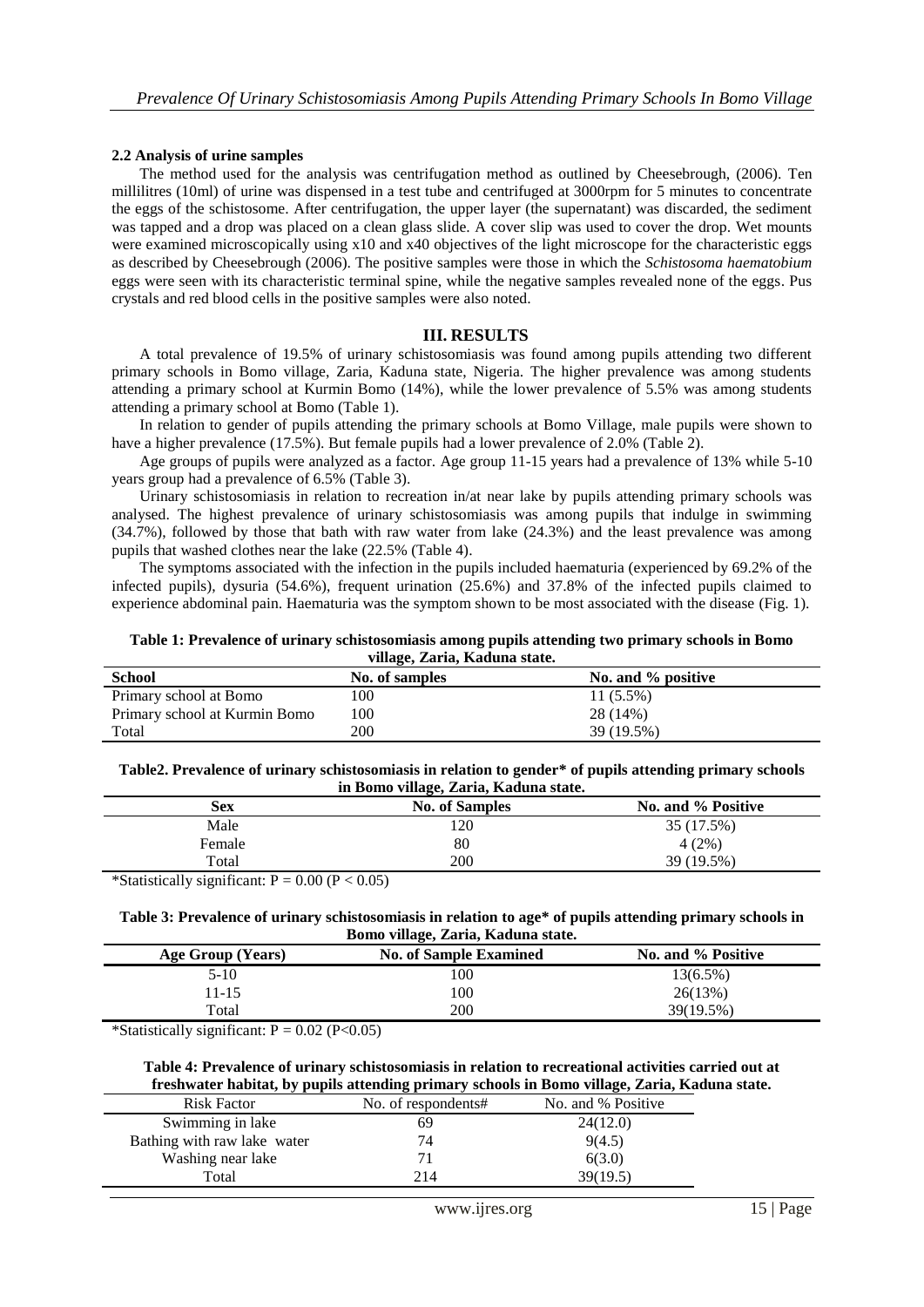

## #: 14 respondents were involved in more than one risk factor.

Fig 1: Symptoms shown by pupils attending primary schools in Bomo village in association to urinary schistosomiasis.



Plate I: Lake Bomo, located close to one of the schools where the study was conducted.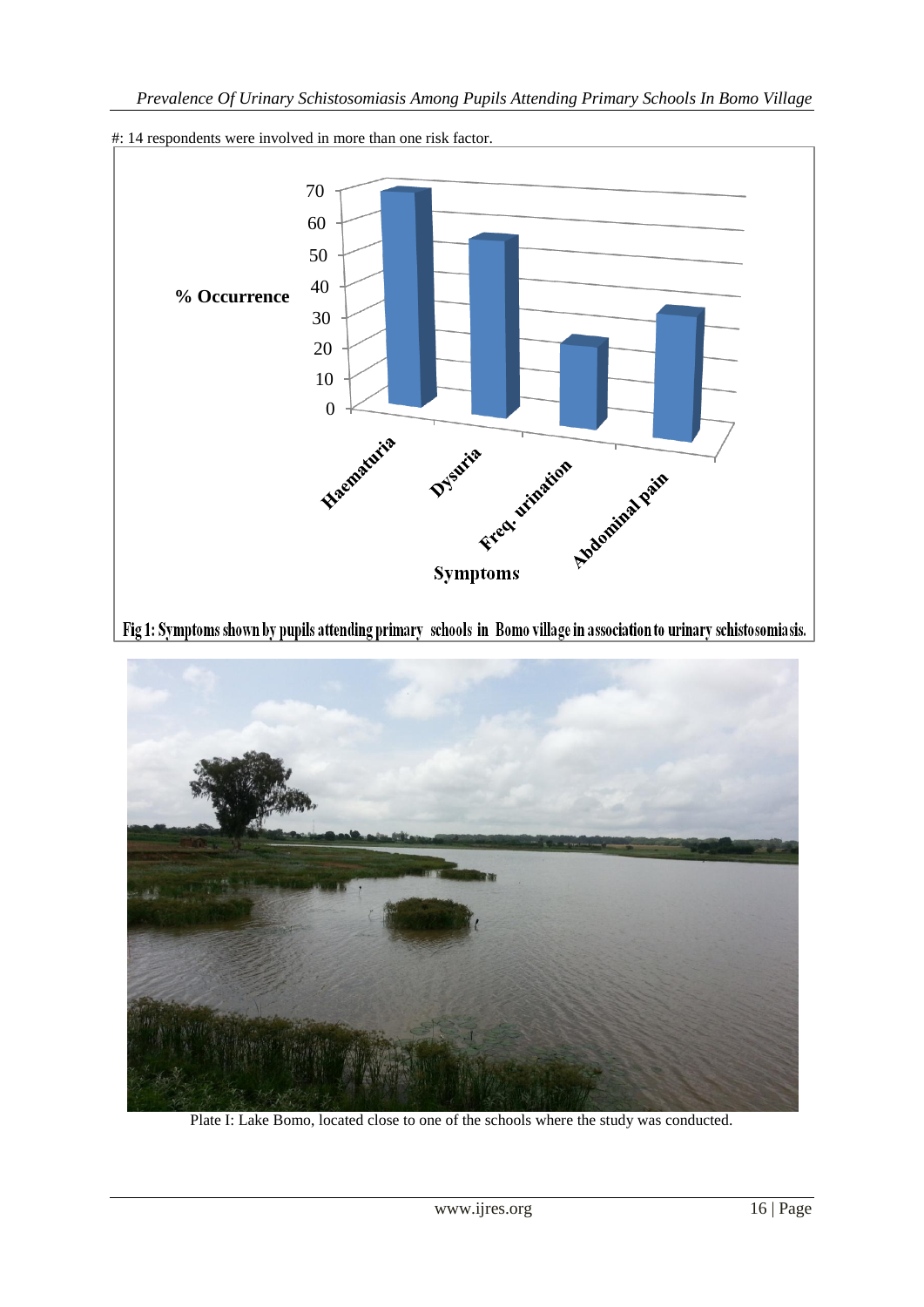

Plate II: An egg of *Schistosoma haematobium* with the characteristic terminal spine.

## **IV. DISCUSSION**

This study was based on egg detection by microscopy of urine samples sediments (Chessbrough, 2006) taken from pupils. The *Schistosoma haematobium* egg had characteristic terminal spine (Fig II). From the findings, urinary schistosomiasis infection had a prevalence of 19.5% among pupils attending two primary schools in Bomo Village, Zaria, Kaduna State, Nigeria. A similar research in Zaria, Kaduna State reported a prevalence of 22% among children of Fulani herdsman in Zaria (Mato, 2010: unpublished B.sc Project). The prevalence of urinary schistosomiasis in Bomo Village can be attributed to low literacy level, lack of basic amenities, inadequate and indiscriminate disposal of human sewage, proximity to infested water bodies and high water contact activities in the snail-infested ponds (WHO, 2007). The reason why the infection was higher among the male pupils (17.5%) than the female pupils (2%) could be due to socio-cultural and religious factors that expose males to activities at the infested water bodies, such as swimming, washing, and bathing, fishing, sugarcane and crop production. These activities increase their rate of exposure to infection (Okoli *et al*., 1999; Uneke *et al.*, 2007). The infection was higher among children belonging to the age group 11-15 years (13%) than children belonging to the age group 5-10 years (6.5%), which was probably due to their more frequent water contact activities at cercariae-infested water bodies. Usually, older children are afforded more liberty to take a swim, fish, irrigate crops, wash clothes or take a bath using water from the lake. Pupils attending the primary school at Kurmin Bomo had a higher prevalence of 14%, than those attending the primary school at Bomo with a prevalence of 5.5%. The higher infection among pupils attending the primary school at Kurmin Bomo could be attributed to the proximity of the school to Lake Bomo, thereby making the pupils have higher contact time with the lake. From the study, it could be seen that among all the water contact activities that the pupils indulge in at cercariae-infested water bodies, swimming makes them most susceptible to the disease. Haematuria was the symptom shown by most of the infected children.

## **V. CONCLUSION**

The prevalence of urinary schistosomiasis among pupils attending primary schools in Bomo Village in Zaria, Kaduna State, Nigeria was found to be 19.5%. Statistical analysis of the data obtained showed close association of the infection with the presence of the Lake Bomo. Schistosomiasis is more prevalent in male pupils than female pupils and age 11-15 harbour more of the parasite.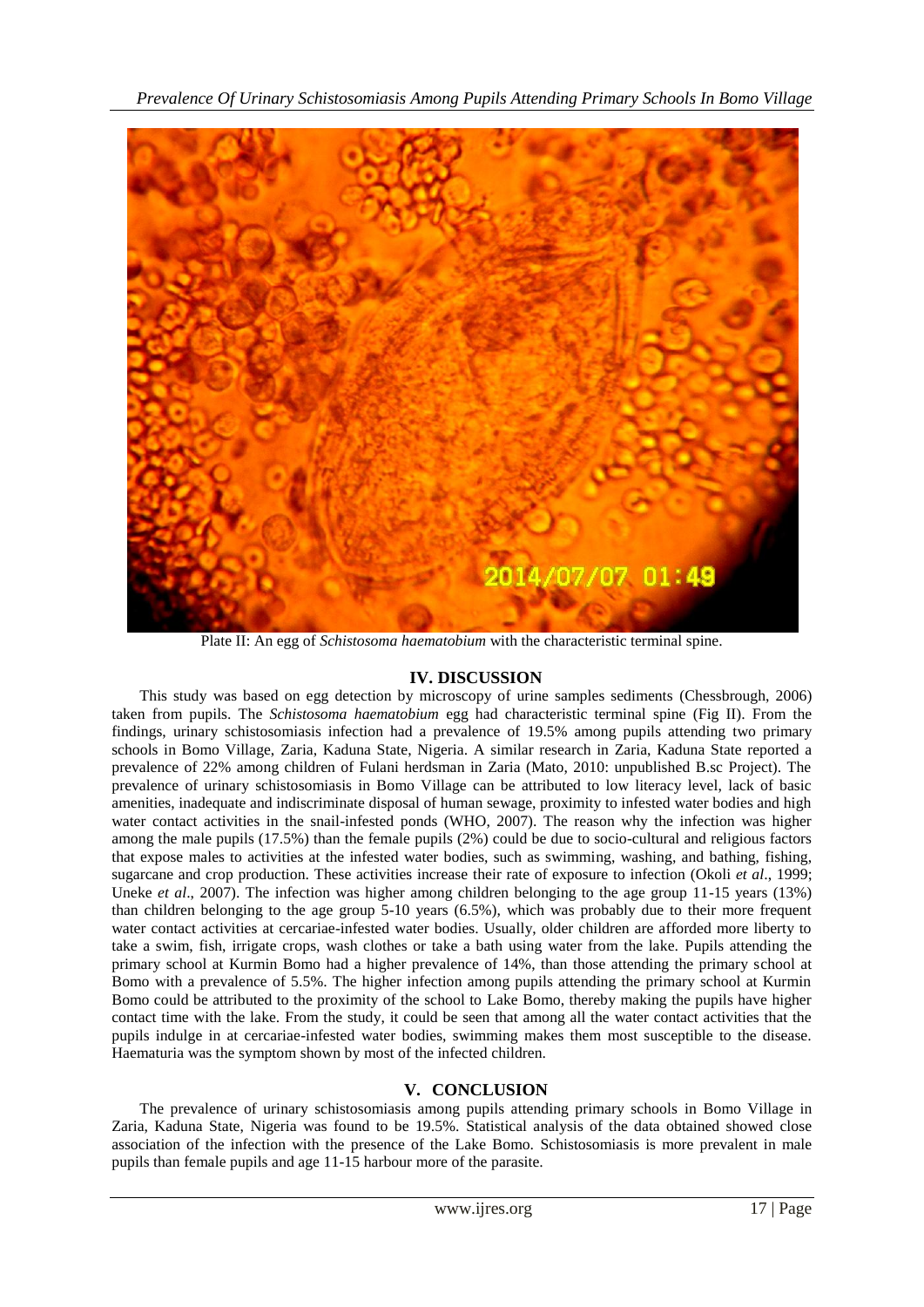#### **REFERENCES**

- [1] Adewumi, C.O., Furu, P., Christensen, N.O., Olurunmola, F. (1991): Endemicity seasonality and locality of transmission of human schistosomiasis in three communities in South-Western *Nigeria Tropical Medical Parasitology*: **42**(4): 332-334.
- [2] Adeyeba, O.A., and Ojeaga, S.G.T. (2002). Urinary schistosomiasis andconcomitant urinary tract pathogens among school children in Metropolitan Ibadan, Nigeria. *Journal of Biomedical Research*.**5**: 103-107.
- [3] Barberjee, P.S., and Agrawal, M.C. (1992). Epidemiological studies In bovines on fluke infections with special reference to schistosomiasis. *Indian Veterinary Journal***69**: 215-220.
- [4] Bello, A.B., and Edungbola, L.D. (2002).Common parasite disease in childhood in Nigeria. Incidence and intensity of infection: *Tropical Parasitology.* **3**:9-11
- [5] Brown, D.S., Wright, C.A. (1985). Schistosomiasis: Bilharzia In: *The Niger and Its Neighbours*: Environmental history and hydrology, human use and healthhazards of the major West African River. A.T Groove(Ed), A.A. Balkema Publishers, Netherlands. Pp. 295-317.
- [6] Cheesbrough, M. (2006).District Laboratory Practice in Tropical Countries. 2<sup>nd</sup> ed. Cambridge University Press. Pp 236-239
- [7] Chitsulo L, Engels D, Montresor A, and Savioli L. (2000). The global status of schistosomiasis and its control. *Acta Trop 77: 41–51.*
- [8] Gracio, M.A., Rollinson, D., Costa, C. and Nhaque, A.T.(1992) Intestinal Schistosomiasis report of the first cases in Guinea Bissau. *Transactions of the Royal society of Tropical Medicine and Hygiene.96-183.*
- [9] Klinkenberg, K., Higgin, G.M. (1998). An Outline of Northern Nigeria soils issue 107 of Samaru research bulletin, Ahmadu Bello University.Institute for Agricultural Research and special services.
- [10] Mato, H. (2010). Prevalence of urinary schistosomiasis among children of Fulani herdsmen In Zaria. Unpublished B.Sc. Research project, A.B.U, Zaria.
- [11] Nmorsi, O.P.G., Egwunyenga, O.A., Ukwandu, N.C.D., Nwokolo, N.Q. (2005). Urinary schistosomiasis in rural community in Edo state, Nigeria: Eosinophiluria as a diagnostic marker. *African Journal of Biotechnology*, **4** (2). Pp. 183-186.
- [12] Ofoezie IE, Asaolu SO, Christensen NO, Madsen H. (1997).Patterns of infections with *S. haematobium* in lakeside resettlement communities at the Oyan reservoir in OgunState, South-Western Nigeria. *Annals of tropical Medicine and Parasitology 91:187- 197*
- [13] Okoli, E. L. and Odaibo, A. B. (1999). Urinary Schistosomiasis Among School Children in Ibadan, an Urban Community in Southwestern Nigeria. Tropical MedicineInstitute of Health.**4**:308-315.
- [14] Okpala, H.O., Agwu, E., Agba, M.I., Chimezie, O.R., Nwobu, G.O., Ohihoin, A.A. (2004). A survey of the prevalence of Schistosomiasis among pupils in Apata and Laranto areas in Jos, Plateau State. *Online Journal of HealthAllied Sciences.3(1):1*
- [15] Okwori, A.E.J., Sidi, M., Ngwai, Y.B., Obiekezie, S.O., Makut, M.D., Chollom, S.C., Okeke, I.O. and Adikwu, T.I (2014).Prevalence of Schistosomiasis among Primary School children in Gadabuke district, Toto LGA, North Central Nigeria.*British Microbiology Research Journal 4(3): 255-261*
- [16] Orihel, T.C., and Ash, L.R. (1995). Parasite in Human Tissues, Chicago: America Society of Clinical Pathologist press.
- [17] Ruelas, D., Karentz, S.D., and Sultivan, J.T. (2006). Lethal and Sub-lethal effects of UVB on Juvenile Biomphalaria glabrata (Mollusca: Pulmonata). *Journal of Invertebrate Pathology*, *93:192-200*.
- [18] Uneke, C.J., Oyibo, P.G., Ugwuoru, C.D.D., Nwanokwai, A. P., and Iloegbunam, R. O. (2007). Urinary Schistosomiasis among school age children in Ebonyi State, Nigeria.*TheInternet Journal of Laboratory Medicine*.**2**(1):1.
- [19] World Health Organisation(WHO)(2007).Division of Control of Tropical Disease. Microbiology notes: Schistosomiasis.
- [20] WHO (2002). Prevention and control of schistosomiasis and soil transmitted Helminthiasis. Report of a WHO Expert Committee.Technical Report Series No. 912. Geneva: WHO
- [21] World Health Organisation (2007).Schistosomiasis. Fact Sheet No 115. Geneva. Available at: <http://www.who.int/entitymediacentre/factsheets/fs115/en.Accessed> 23th December, 2011.

#### **Appendix 1: Questionnaire**

Project research on: prevalence of urinary schistosomiasis among pupils attending primary schools in Bomo

Village, Zaria-Nigeria

Department of Microbiology

Ahmadu Bello University, Zaria.

#### **PUPIL'S PERSONAL DATA**

- 1. Gender: Male [ ] Female [ ]
- 2. Age: 5-10years [ ] 11-15years [ ]
- 3. Is blood present in your urine? Yes [ ] No [ ] No response [ ]
- 4. Do you experinece pain during urination? Yes [ ] No [ ] No response [ ]
- 5. Do you urinate frequently? Yes [ ] No [ ] No response [ ]
- 6. Do you constantly experience abdominal pain? Yes [ ] No [ ] No response [ ]
- 7. Do you drink water from Lake Bomo? Yes [ ] No [ ]
- 8. Do you bath with raw water from Lake Bomo?
- 9. Do you swim in Lake Bomo? Yes [ ] No [ ]
- 10. Do you wash with water from Lake Bomo? Yes [ ] No[ ]
- 11. Do you swim in Lake Bomo? Yes [ ] No [ ]